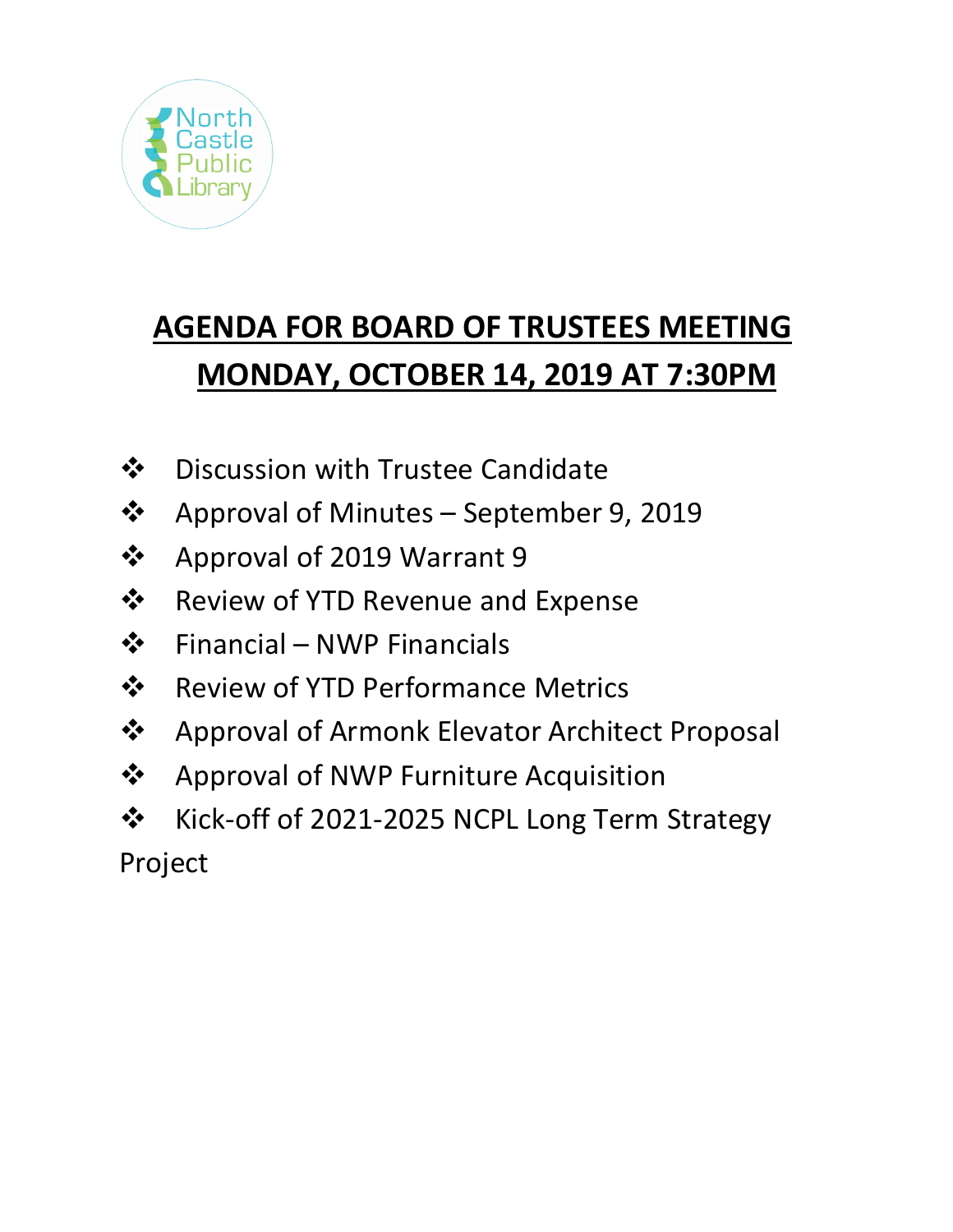## **North Castle Public Library**

## **Library Board of Trustees Minutes – October 14, 2019**

Sean Ryan called meeting to order at 7:32 PM

### **In attendance:**

**Trustees:** Jeanne Lapsker, Stephanie Paul, Sean Ryan and Jennifer Paulson Lee (by phone – not voting)

**Library:** Edie Martimucci

**Town:** Steve D'Angelo

**Public:** Diane Borgia, Howie Paul

### **Key Votes/Review**:

- **Public Comment** Howie Paul stated that the adult collection in North White Plains is very limited and not as appealing as is the adult collection he would expect of a library. Howie also stated that if the adult collection was expanded it would attract more adults to the North White Plains branch. Lastly, Howie encouraged the board to consider expanding the size of the library in North White Plains to enable this expansion of the adult collection to occur. Howie was asked if he would be willing to meet with Edie and Susan Grieco to discuss specific ideas on how the library could expand the adult collection in the existing space. Steve D'Angelo stated that the town has been working for almost eight years to improve the North White Plains facility including adding more space for the library but have not been able to find an affordable approach. Steve also stated that the town plans to bid in the next few weeks a project to replace the restrooms, HVAC and roof, to renovate the community center room including the kitchen and to add showers and a generator. Sean Ryan stated that the library is committed to working on future improvements to improve the library in the ways that Howie is suggesting but that we have a lot of work to do to define an affordable design and to get the money to fund that work.
- **Approval of Minutes for the September 9, 2019 NCPL Board of Trustees meeting**. Stephanie made the motion to approve the minutes and Jeanne seconded. All were in favor.
- **Approval of NCPL 2019 Warrant 9** Total expenses included in Warrant 9 are \$49,311.97 of which the Friends are paying \$9,282.48. Thank you, Friends, for your continuing support!!! Scott Stopnik has reviewed all invoices in these warrants and supports their approval. Thank you, Scott! Thanks also to Abbas Sura and Patrick Ricci for their financial support of NCPL! Jeanne made the motion to approve Warrant 9 and Stephanie seconded. All were in favor.
- **Review of NCPL 2019 YTD Revenue and Expense Reports -** NCPL YTD financial performance remains strong and in line with our 2019 plan and our commitment to the town. As a part of the financial review that after the publication of this month's Revenue & Expense Report, NCPL has received and deposited the completion payment for the NWP renovation (\$5,881) and the initial payments for the 2018-2021 NYS Library Construction Grants in NWP (\$112,000) and Armonk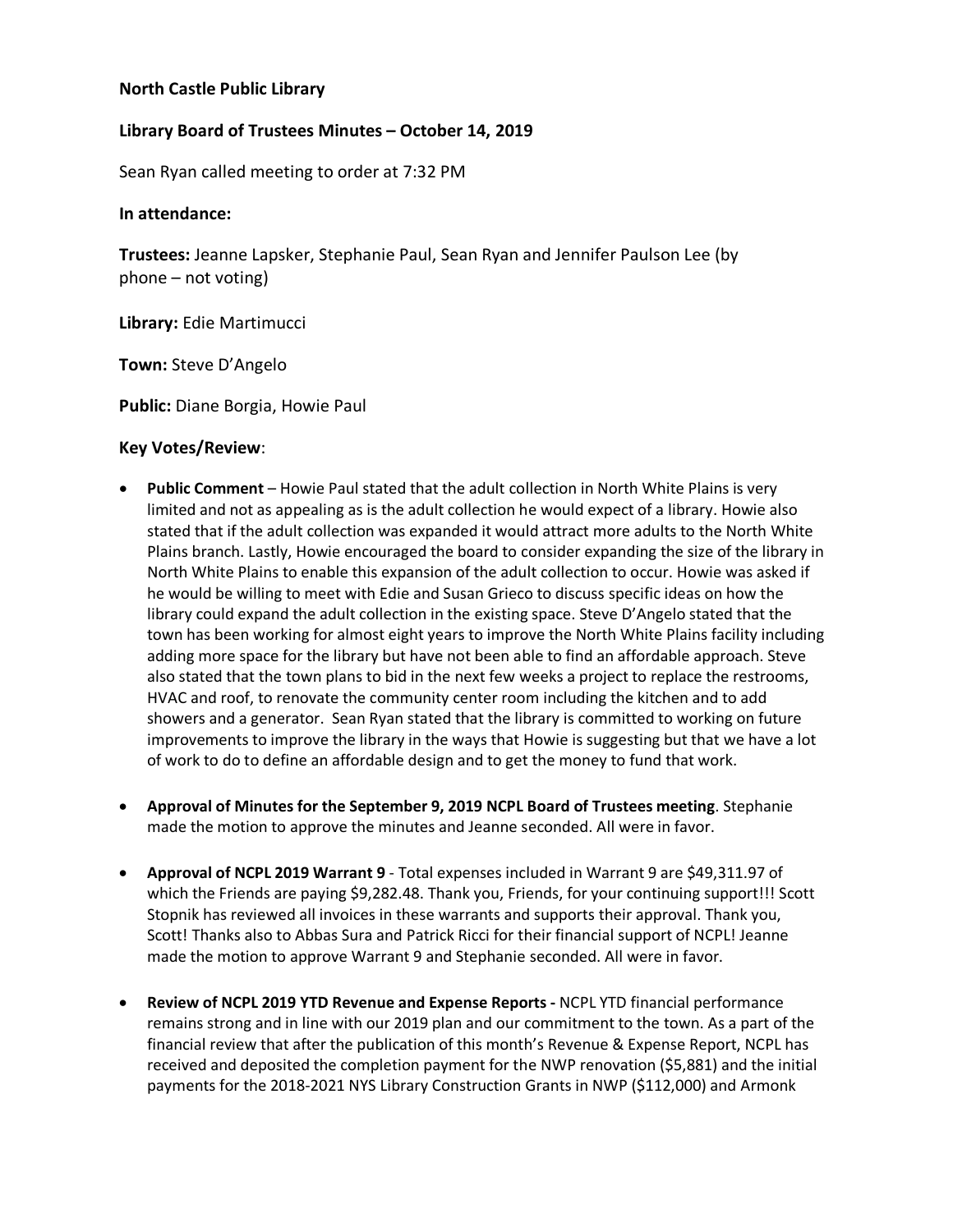(\$29,126). These payments total \$147,007 and will be reported in the State Aid Revenue account code until capital accounts are set up for NCPL projects.

- **Review of NCPL Performance metrics**  our monthly performance metrics package through September is attached (three reports). NCPL has YTY growth in two of our three strategic focus areas - library visits and programming attendance but we have challenges in circulation. The majority of NCPL's circulation decline is in physical distribution but there is also an issue in digital circulation - TotalBoox has stopped operation. This is unfortunate as TotalBoox was NCPL's highest volume digital platform in 2017 with nearly nine thousand circulations but has fallen to less than one thousand YTD 2019. We need to evaluate alternatives.
- **Approval of the Arcari + Iovino, P.C. architectural services proposal for the Armonk elevator project** - Services included are development of design and construction documents, creation of bid documents, bid management, help with evaluation of bids, and review if construction work throughout the construction phase. Total cost is \$28,000 which it is recommended be paid from the library's trust accounts. This will also require approval by the town board. Jeanne made the motion to approve the Arcari + Iovino, P.C. proposal for architectural services for the Armonk elevator project and Stephanie seconded. All were in favor.
- **Approval to purchase new furniture from Agati for North White Plains** This is the same furniture that is in Armonk and it will replace the very worn existing NWP furniture. Edie is working on the fabric. A quote of \$8,303.04 from Agati includes four lounge chairs and one occasional table with surfaced mounted electric. The quote from Agati is on a NYS contract and is at 46% discount. We will pay for this from the library trust accounts. Jeanne made the motion to approve the purchase of the Agati furniture and to pay for it for the library trust accounts and Stephanie seconded. All were in favor.
- **Kick-off of the 2021-2025 Long Term Strategy** one of the most important projects we will undertake in 2020 will be the creation of the NCPL Long Term Strategy for the following five years (2021-2025). The current strategy document covers the period from 2016 to 2020. The board discussed two major areas of focus that needed to be addressed in this next strategy cycle – the expansion of North White Plains and the strengthening of the marketing of the library we do. The 2021–2025 strategy development project will start in the first quarter of 2020.
- **Approval to transfer the \$52,924 of NYS grant funds that is in the library fund balance to pay for the recent NWP renovations -** This was originally approved by the BOT to be paid for from the library trust accounts (April 2019) to save the \$52,924 in state aid (2016-2019 NYS Library Construction Grant initial payment) currently in the library fund balance for renovation of the expansion of the library into the Community Center Room. With no near-term expansion of the NWP branch planned, this grant money should be used for this year's renovation of the NWP branch which was done as an amendment of this grant. Stephanie made the motion to approve use of the \$52,924 in the library fund balance for the NWP renovation and Jeanne seconded. All were in favor. This will require town board approval.